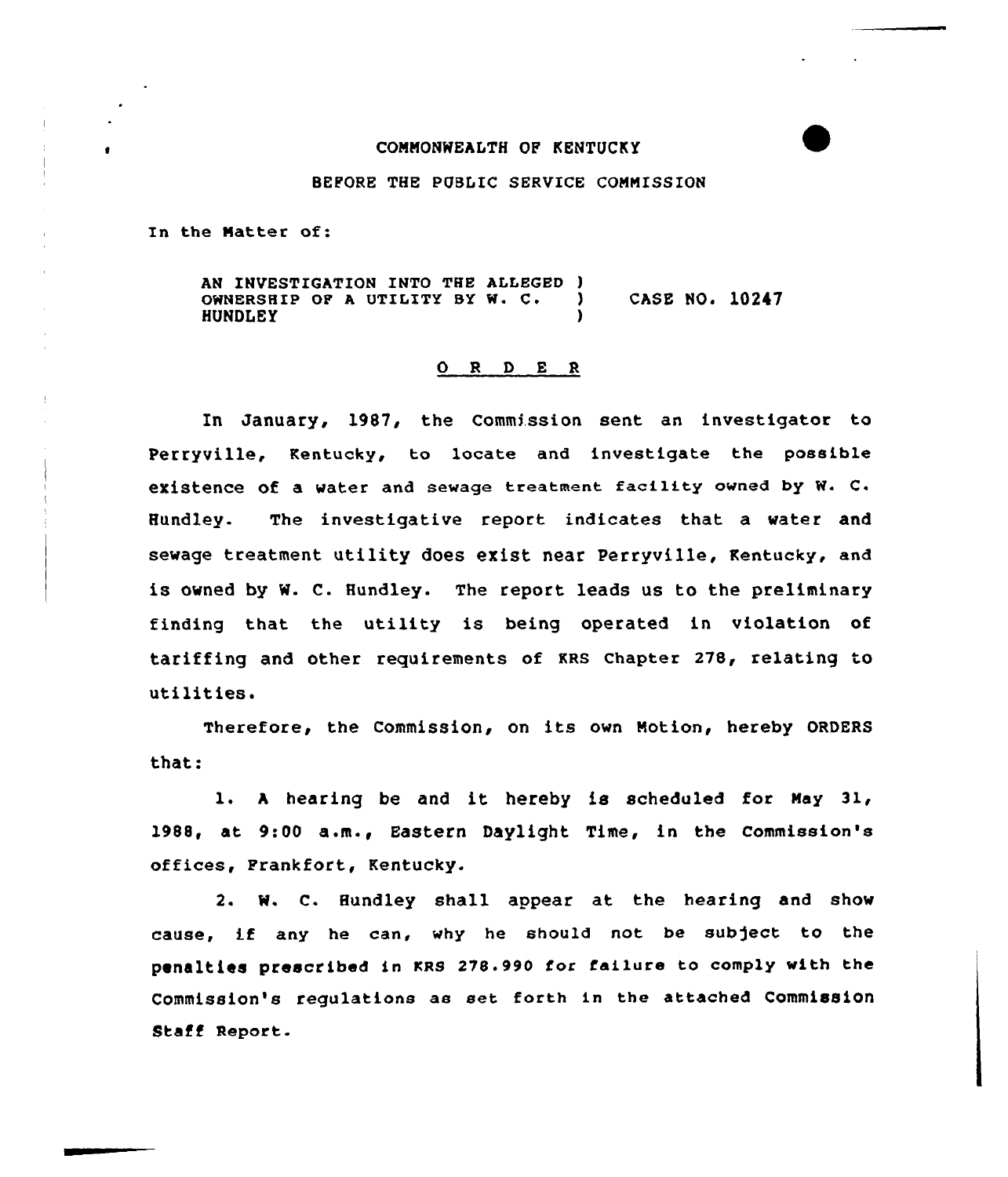3. At the hearing, Staff who prepared the Report on the inspection of Springhill Subdivision (Appendix Al wi11 present the Report through direct examination by Staff Counsel and will be available for cross-examination.

4. W. C. Hundley shall also have until the close of business <sup>2</sup> weeks from the date of this Order to file written comments concerning the contents of Appendix A.

Done at Frankfort, Kentucky, this 12th day of May, 1988.

PUBLIC SERVICE CONNISSION

hurl D. Hemanspo

Chairman

Richains

and the contract and some state of

ATTEST:

Executive Director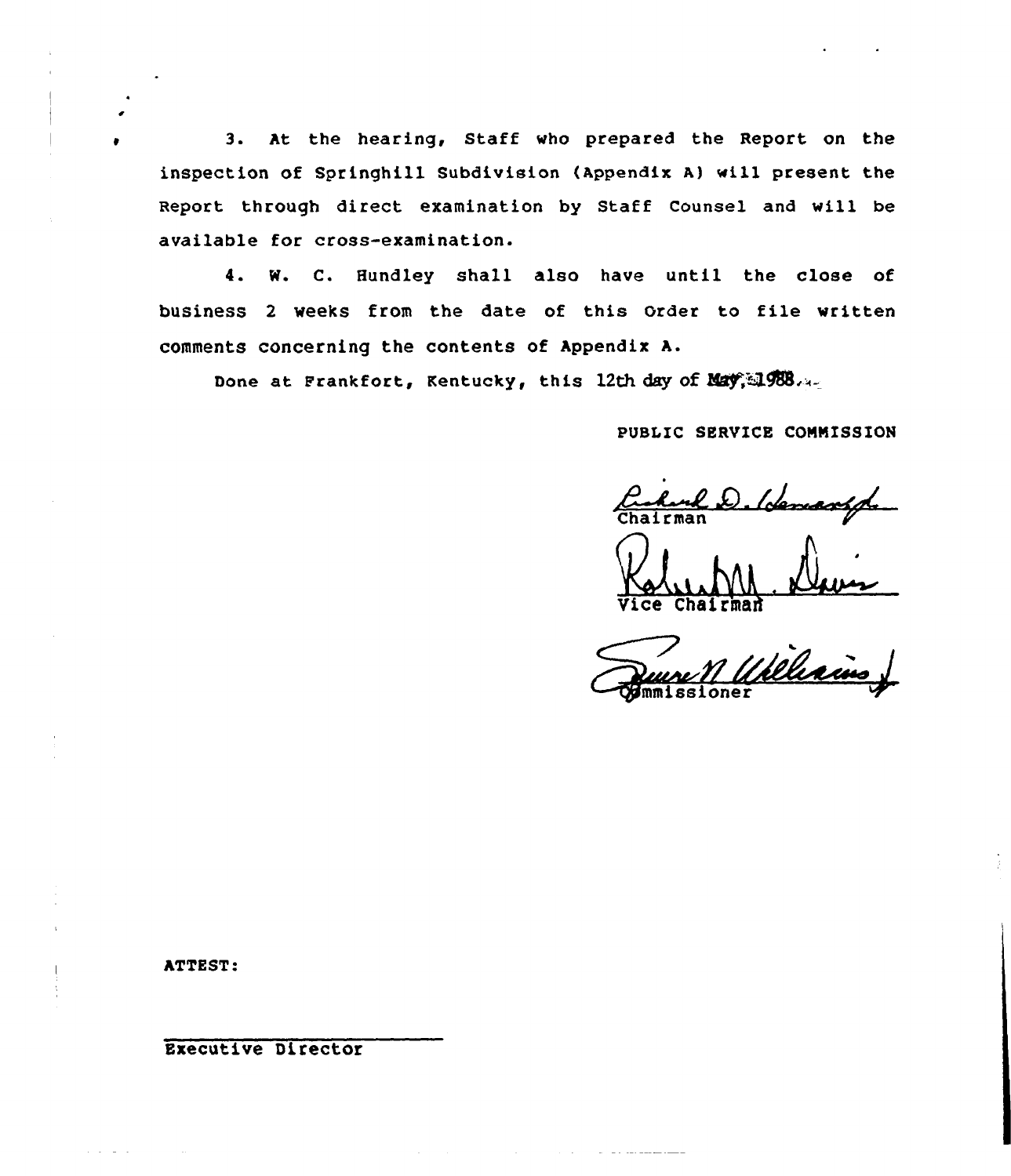## APPENDIX A DATED 5/12/88

Commonwealth of Kentucky Public Service Commission

#### COMPLAINT INVESTIGATIQN REPORT

Springhill Subdivision Perryville, Kentucky

February 5, 1987

On December 9, 1986, the Public Service Commission received a letter from the Bluegrass Area Development District inquiring whether a water and sewer service owned by M. C. Hundley, serving the Springhill Subdivision (see attachment) was under PSC )urisdiction. The subdivision is located approximately 1 mile west of Perryville, Kentucky, on US 150 and lying outside and inside the boundaries of the City of Perryville.

The Commission having no knowledge of the existence of a water distribution and sewage collection system operated by Mr. Hundley deemed it advisable to initiate <sup>a</sup> investigation. On January 21, 1987, an investigation was conducted to determine (a) if the company is operating as <sup>a</sup> public utility pursuant to state laws and regulations and (b) the conditions under which the utility is operating at the current time.

#### Investigation

This investigation included an on-site inspection of the Springhill Subdivision, interviewing Richard Campbell, attorney for the City of Perryville; Mrs. Bottoms, a property owner; the

 $\sim 10^{-1}$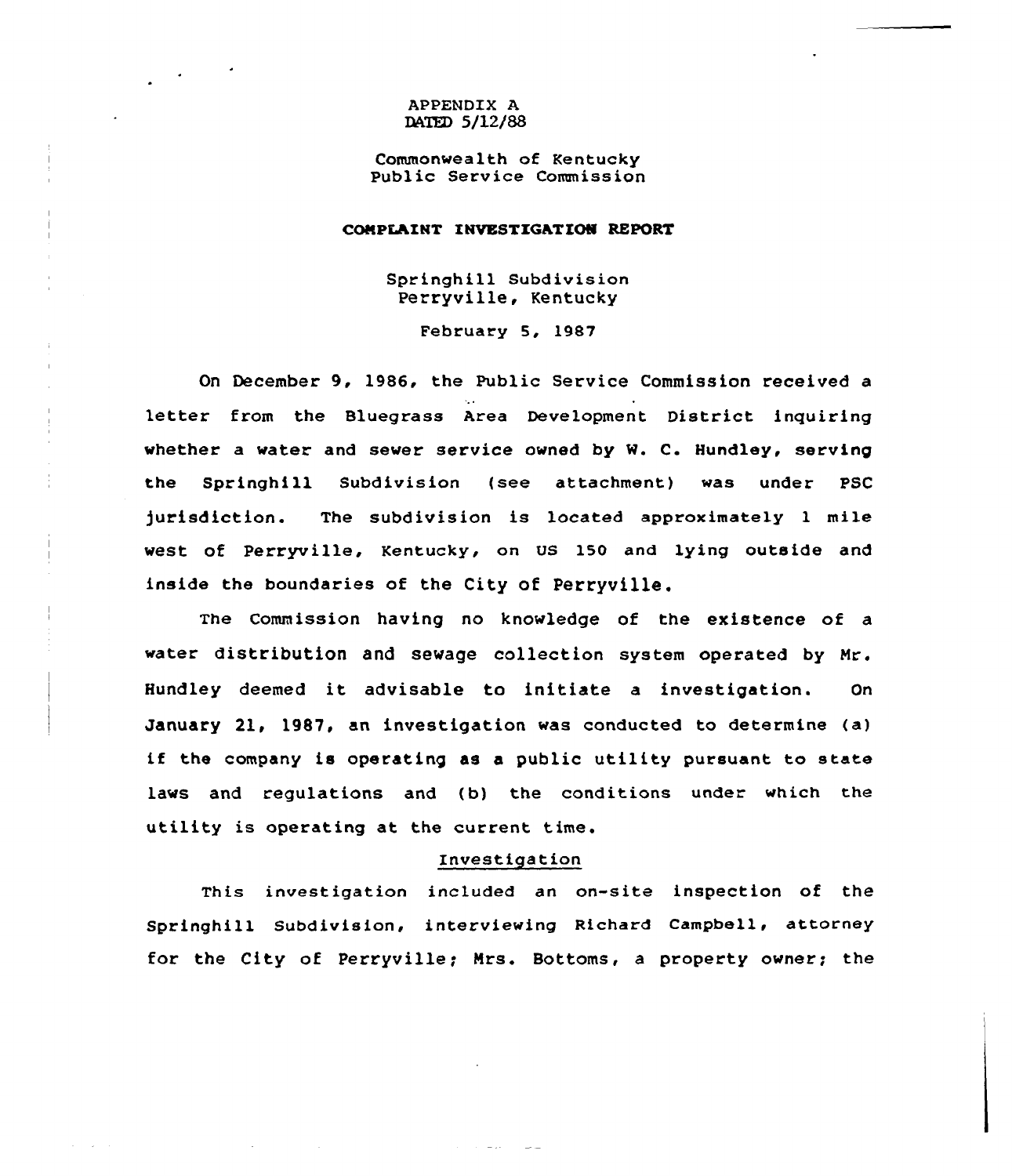Report - Springhill Subdivision Page 2 February 5< 1987

superintendent of the water and sewage facility for the City of Perryville and W. C. Hundley, owner of Springhill Subdivison.

During the inspection the following information was established <sup>i</sup>

1. The water distribution system and the sewage collection system was constructed between 1964 and 1965 by M. C. Hundley, developer of Springhill Subdivision.

2. The water system consists of approximately 2,500 feet of 4-inch water line and 5,000 feet of 2-inch water line in which approximately 2,000 feet of 2-inch line is looped.

3. The sewage collection system consists of approximately 4,000 feet of 8-inch line. The system is gravity flow to the connection with the City of Perryville Sewage System.

4. Mr. Hundley purchases water from the City of Perryville through a 4-inch master meter at the edge of the subdivision, then resells it to the residents of the subdivision for <sup>a</sup> profit.

5. The sewage collection lines that serve Springhill Subdivision are owned by Nr. Hundley and connected to the sewer lines owned by the City of Perryville.

6. The City of Perryville sewage treatment plant treats the sewage from the Springhill Subdivision.

7. The subdivision has approximately 32 water and sewer connections> <sup>28</sup> residential, 3 commercial and <sup>1</sup> church.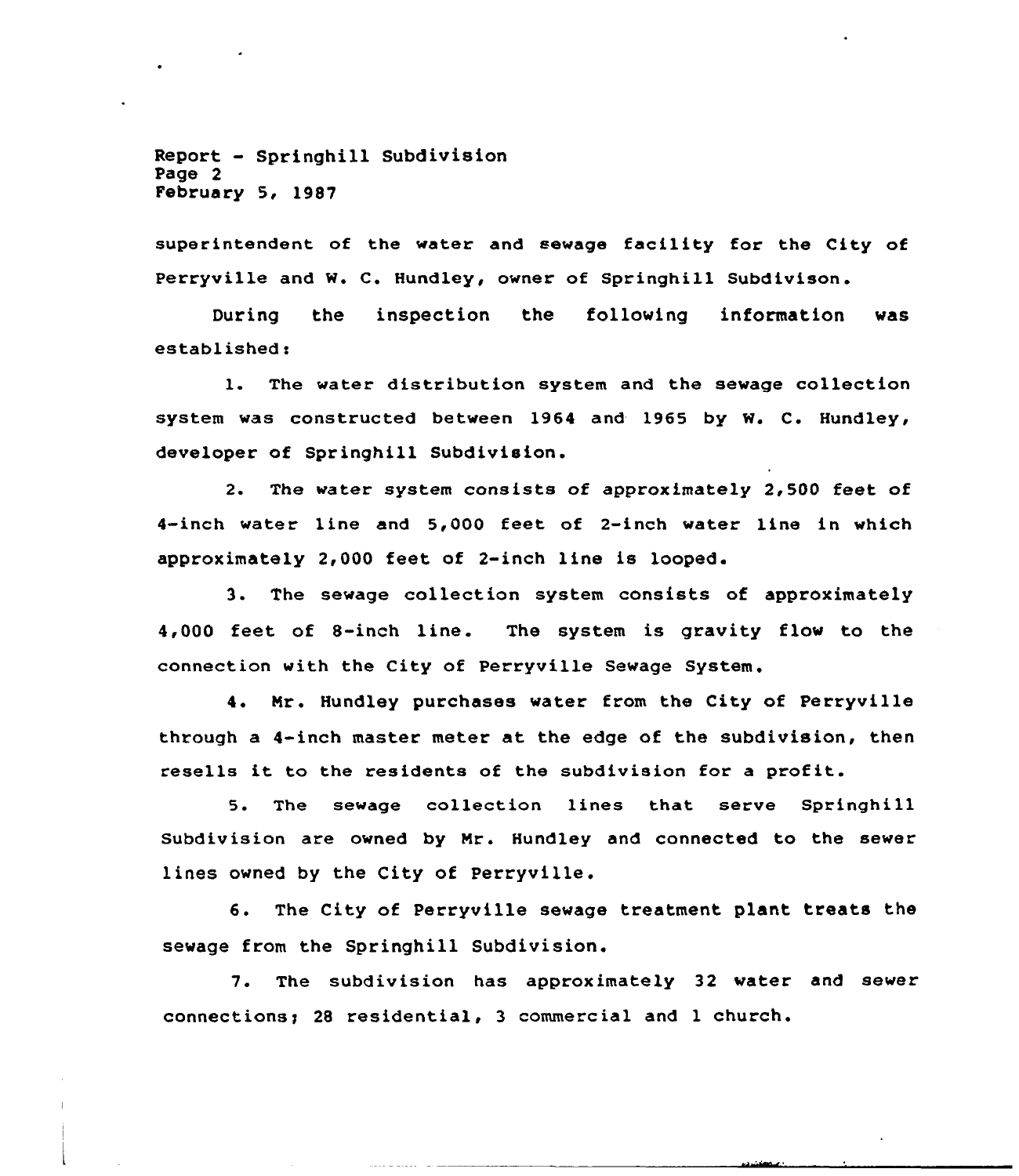Report - Springhill Subdivision Page 3 February 5, 1987

<u> 2008 - John John John Maria II</u>

8. The average monthly usage for the water system is 161,000 gallons per month.

9. <sup>A</sup> signed contract for water service or sewage treatment between the City of Perryville and Nr. Hundley does not exist.

10. There is only a verbal agreement between the City of Perryville and Nr. Hundley for water service and sewage treatment.

ll. Nr. Hundley charges the same rates for water and sewage service to the residents of Springhill as the City of Perryville charges it customers.

12. Nr. Hundley is receiving compensation for the water and sewage collection service he provides his customers.

13. Nr. Hundley has not filed the rates, rules or regulations with the Commission for approval.

14. Nr. Hundley does not have a certified water distribution system operator.

15. Nr. Hundley does not have a certified sewage plant operator.

16. The office address for water distribution system and sewage collection system is as follows:

> Nr. W. C. Hundley Box 55 Perryville, KY 40468 Telephone No. (606) 332-8551